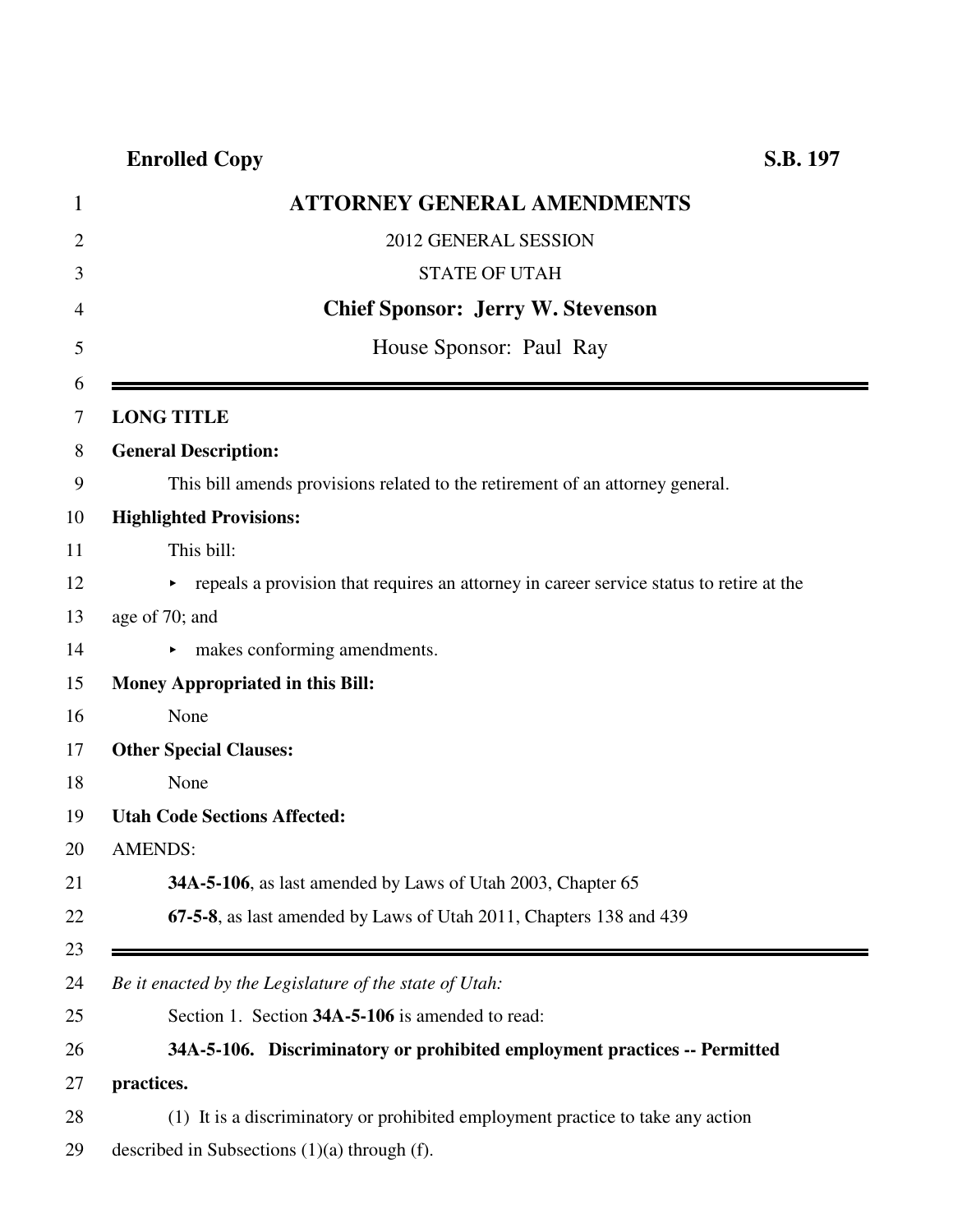| 30 | (a) (i) An employer may not refuse to hire, promote, discharge, demote, or terminate           |
|----|------------------------------------------------------------------------------------------------|
| 31 | any person, or to retaliate against, harass, or discriminate in matters of compensation or in  |
| 32 | terms, privileges, and conditions of employment against any person otherwise qualified,        |
| 33 | because of:                                                                                    |
| 34 | $(A)$ race;                                                                                    |
| 35 | $(B)$ color;                                                                                   |
| 36 | $(C)$ sex;                                                                                     |
| 37 | (D) pregnancy, childbirth, or pregnancy-related conditions;                                    |
| 38 | (E) age, if the individual is 40 years of age or older;                                        |
| 39 | (F) religion;                                                                                  |
| 40 | (G) national origin; or                                                                        |
| 41 | (H) disability.                                                                                |
| 42 | (ii) A person may not be considered "otherwise qualified," unless that person possesses        |
| 43 | the following required by an employer for any particular job, job classification, or position: |
| 44 | (A) education;                                                                                 |
| 45 | (B) training;                                                                                  |
| 46 | (C) ability, with or without reasonable accommodation;                                         |
| 47 | (D) moral character;                                                                           |
| 48 | (E) integrity;                                                                                 |
| 49 | (F) disposition to work;                                                                       |
| 50 | (G) adherence to reasonable rules and regulations; and                                         |
| 51 | (H) other job related qualifications required by an employer.                                  |
| 52 | (iii) (A) As used in this chapter, "to discriminate in matters of compensation" means          |
| 53 | the payment of differing wages or salaries to employees having substantially equal experience, |
| 54 | responsibilities, and skill for the particular job.                                            |
| 55 | (B) Notwithstanding Subsection $(1)(a)(iii)(A)$ :                                              |
| 56 | (I) nothing in this chapter prevents increases in pay as a result of longevity with the        |
| 57 | relation if the colony increases are uniformly equipped and evolutely to all employees an      |

57 employer, if the salary increases are uniformly applied and available to all employees on a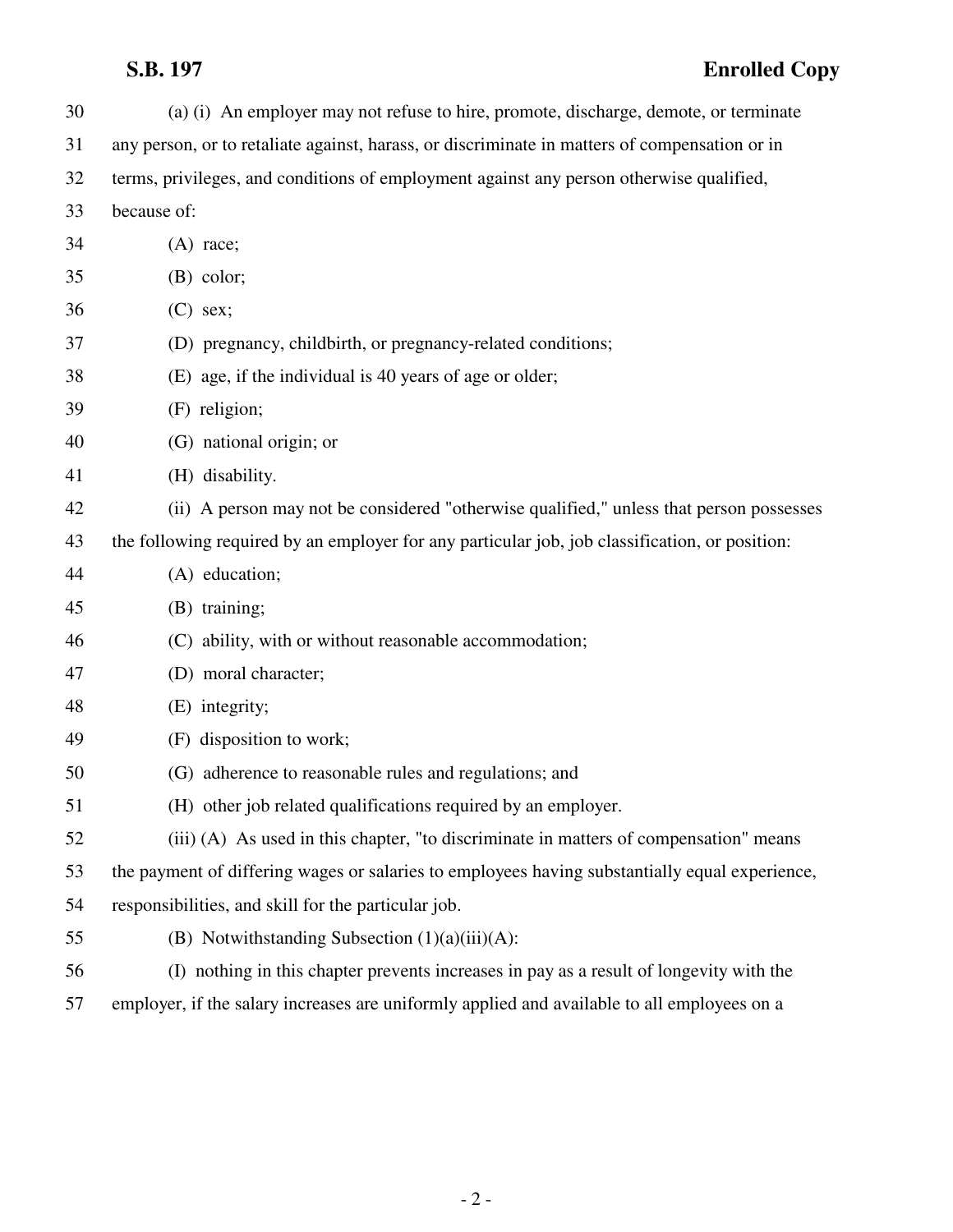| 58 | substantially proportional basis; and                                                         |
|----|-----------------------------------------------------------------------------------------------|
| 59 | (II) nothing in this section prohibits an employer and employee from agreeing to a rate       |
| 60 | of pay or work schedule designed to protect the employee from loss of Social Security payment |
| 61 | or benefits if the employee is eligible for those payments.                                   |
| 62 | (b) An employment agency may not:                                                             |
| 63 | (i) refuse to list and properly classify for employment, or refuse to refer an individual     |
| 64 | for employment, in a known available job for which the individual is otherwise qualified,     |
| 65 | because of:                                                                                   |
| 66 | $(A)$ race;                                                                                   |
| 67 | $(B)$ color;                                                                                  |
| 68 | $(C)$ sex;                                                                                    |
| 69 | (D) pregnancy, childbirth, or pregnancy-related conditions;                                   |
| 70 | (E) religion;                                                                                 |
| 71 | (F) national origin;                                                                          |
| 72 | (G) age, if the individual is 40 years of age or older; or                                    |
| 73 | (H) disability; or                                                                            |
| 74 | (ii) comply with a request from an employer for referral of applicants for employment         |
| 75 | if the request indicates either directly or indirectly that the employer discriminates in     |
| 76 | employment on account of:                                                                     |
| 77 | $(A)$ race;                                                                                   |
| 78 | $(B)$ color;                                                                                  |
| 79 | $(C)$ sex;                                                                                    |
| 80 | (D) pregnancy, childbirth, or pregnancy-related conditions;                                   |
| 81 | (E) religion;                                                                                 |
| 82 | (F) national origin;                                                                          |
| 83 | (G) age, if the individual is 40 years of age or older; or                                    |
| 84 | (H) disability.                                                                               |
|    |                                                                                               |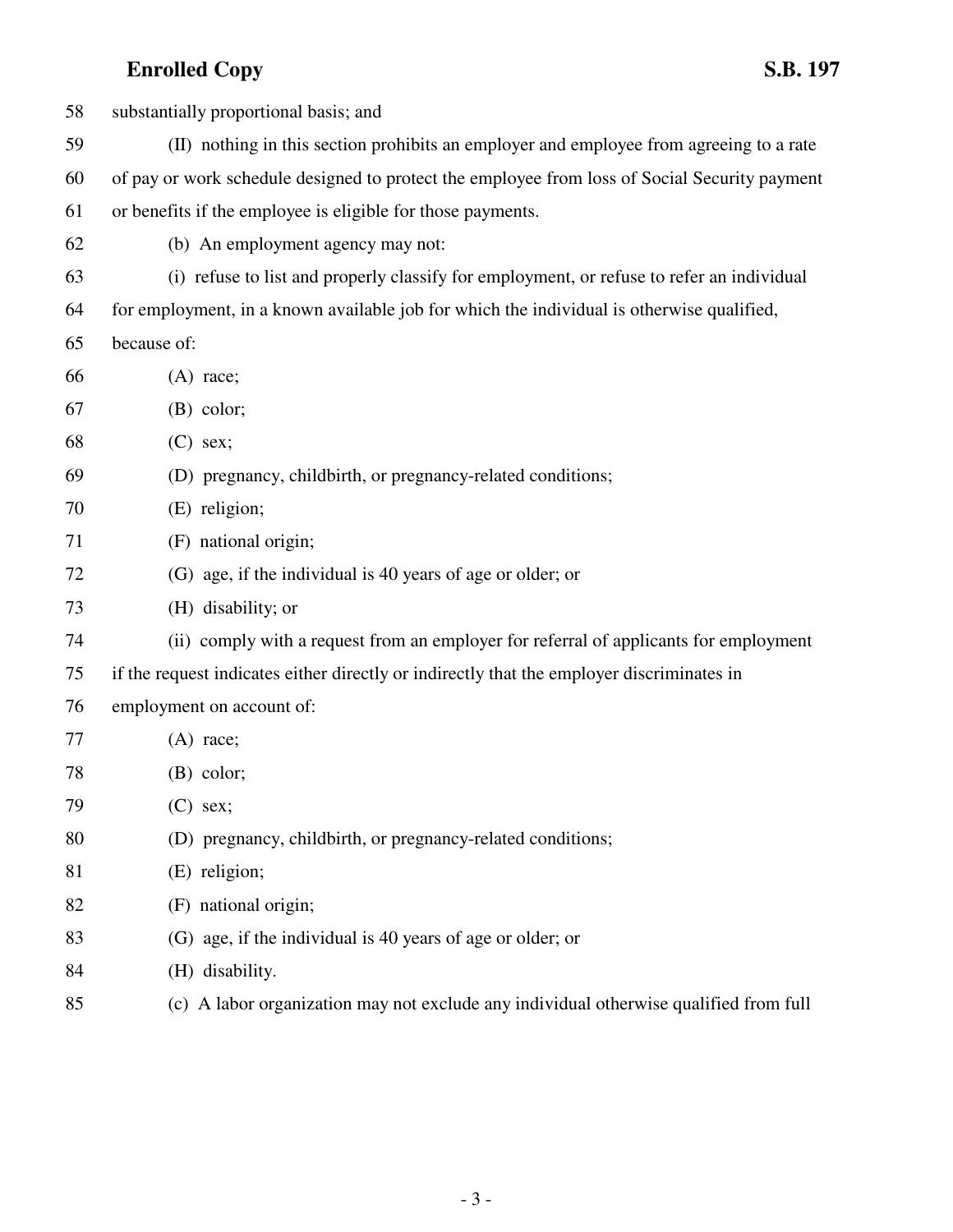86 membership rights in the labor organization, expel the individual from membership in the labor 87 organization, or otherwise discriminate against or harass any of the labor organization's 88 members in full employment of work opportunity, or representation, because of: 89 (i) race; 90 (ii) sex; 91 (iii) pregnancy, childbirth, or pregnancy-related conditions; 92 (iv) religion; 93 (v) national origin; 94 (vi) age, if the individual is 40 years of age or older; or 95 (vii) disability. 96 (d) Unless based upon a bona fide occupational qualification, or required by and given 97 to an agency of government for security reasons, an employer, employment agency, or labor 98 organization may not print, or circulate, or cause to be printed or circulated, any statement, 99 advertisement, or publication, use any form of application for employment or membership, or 100 make any inquiry in connection with prospective employment or membership that expresses, 101 either directly or indirectly: 102 (i) any limitation, specification, or discrimination as to: 103 (A) race; 104 (B) color; 105 (C) religion; 106 (D) sex; 107 (E) pregnancy, childbirth, or pregnancy-related conditions; 108 (F) national origin; 109 (G) age, if the individual is 40 years of age or older; or 110 (H) disability; 111 (ii) the intent to make any limitation, specification, or discrimination described in 112 Subsection  $(1)(d)(i)$ . 113 (e) A person, whether or not an employer, an employment agency, a labor organization,

- 4 -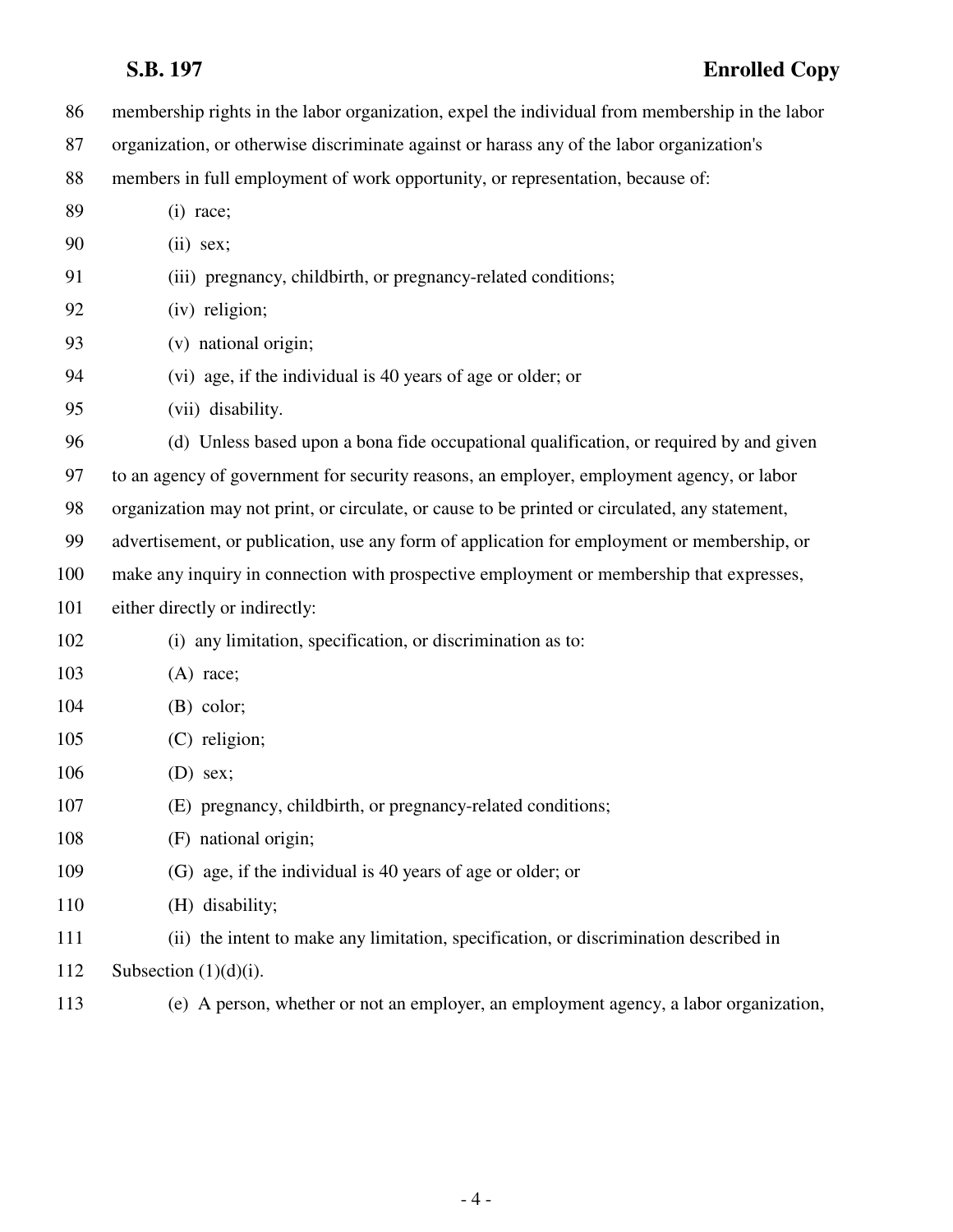| 114 | or the employees or members of an employer, employment agency, or labor organization, may         |
|-----|---------------------------------------------------------------------------------------------------|
| 115 | not:                                                                                              |
| 116 | (i) aid, incite, compel, or coerce the doing of an act defined in this section to be a            |
| 117 | discriminatory or prohibited employment practice;                                                 |
| 118 | (ii) obstruct or prevent any person from complying with this chapter, or any order                |
| 119 | issued under this chapter; or                                                                     |
| 120 | (iii) attempt, either directly or indirectly, to commit any act prohibited in this section.       |
| 121 | (f) (i) An employer, labor organization, joint apprenticeship committee, or vocational            |
| 122 | school, providing, coordinating, or controlling apprenticeship programs, or providing,            |
| 123 | coordinating, or controlling on-the-job-training programs, instruction, training, or retraining   |
| 124 | programs may not:                                                                                 |
| 125 | (A) deny to, or withhold from, any qualified person, the right to be admitted to, or              |
| 126 | participate in any apprenticeship training program, on-the-job-training program, or other         |
| 127 | occupational instruction, training or retraining program because of:                              |
| 128 | $(I)$ race;                                                                                       |
| 129 | $(II)$ color;                                                                                     |
| 130 | $(III)$ sex;                                                                                      |
| 131 | (IV) pregnancy, childbirth, or pregnancy-related conditions;                                      |
| 132 | (V) religion;                                                                                     |
| 133 | (VI) national origin;                                                                             |
| 134 | (VII) age, if the individual is 40 years of age or older; or                                      |
| 135 | (VIII) disability;                                                                                |
| 136 | (B) discriminate against or harass any qualified person in that person's pursuit of               |
| 137 | programs described in Subsection $(1)(f)(i)(A)$ , or to discriminate against such a person in the |
| 138 | terms, conditions, or privileges of programs described in Subsection $(1)(f)(i)(A)$ , because of: |
| 139 | $(I)$ race;                                                                                       |
| 140 | $(II)$ color;                                                                                     |
| 141 | $(III)$ sex;                                                                                      |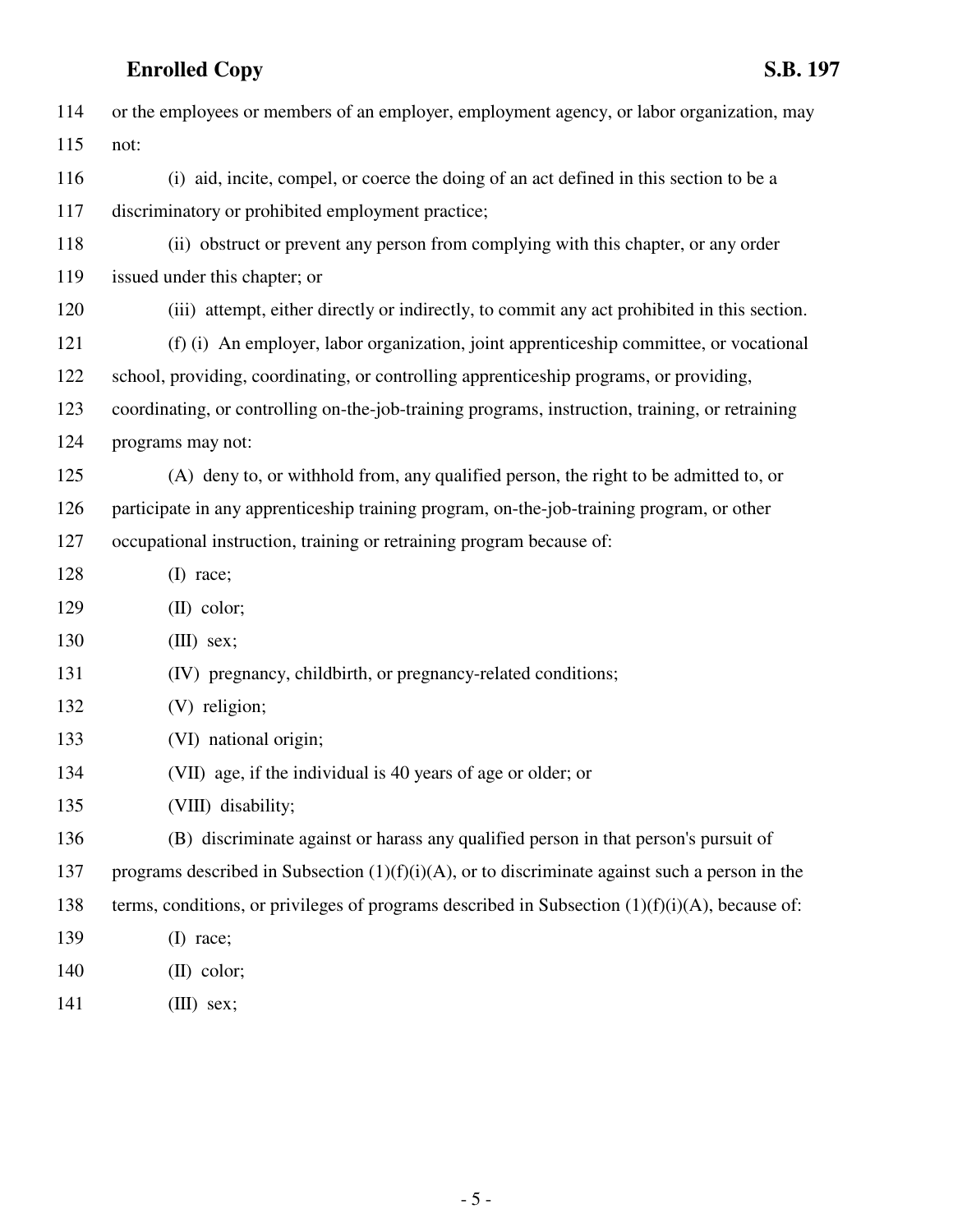| 142 | (IV) pregnancy, childbirth, or pregnancy-related conditions;                                     |
|-----|--------------------------------------------------------------------------------------------------|
| 143 | (V) religion;                                                                                    |
| 144 | (VI) national origin;                                                                            |
| 145 | (VII) age, if the individual is 40 years of age or older; or                                     |
| 146 | (VIII) disability; or                                                                            |
| 147 | (C) except as provided in Subsection $(1)(f)(ii)$ , print, publish, or cause to be printed or    |
| 148 | published, any notice or advertisement relating to employment by the employer, or membership     |
| 149 | in or any classification or referral for employment by a labor organization, or relating to any  |
| 150 | classification or referral for employment by an employment agency, indicating any preference,    |
| 151 | limitation, specification, or discrimination based on:                                           |
| 152 | $(I)$ race;                                                                                      |
| 153 | $(II)$ color;                                                                                    |
| 154 | $(III)$ sex;                                                                                     |
| 155 | (IV) pregnancy, childbirth, or pregnancy-related conditions;                                     |
| 156 | (V) religion;                                                                                    |
| 157 | (VI) national origin;                                                                            |
| 158 | (VII) age, if the individual is 40 years of age or older; or                                     |
| 159 | (VIII) disability.                                                                               |
| 160 | (ii) Notwithstanding Subsection $(1)(f)(i)(C)$ , if the following is a bona fide                 |
| 161 | occupational qualification for employment, a notice or advertisement described in Subsection     |
| 162 | $(1)(f)(i)(C)$ may indicate a preference, limitation, specification, or discrimination based on: |
| 163 | $(A)$ race;                                                                                      |
| 164 | $(B)$ color;                                                                                     |
| 165 | (C) religion;                                                                                    |
| 166 | $(D)$ sex;                                                                                       |
| 167 | (E) pregnancy, childbirth, or pregnancy-related conditions;                                      |
| 168 | $(F)$ age;                                                                                       |
| 169 | (G) national origin; or                                                                          |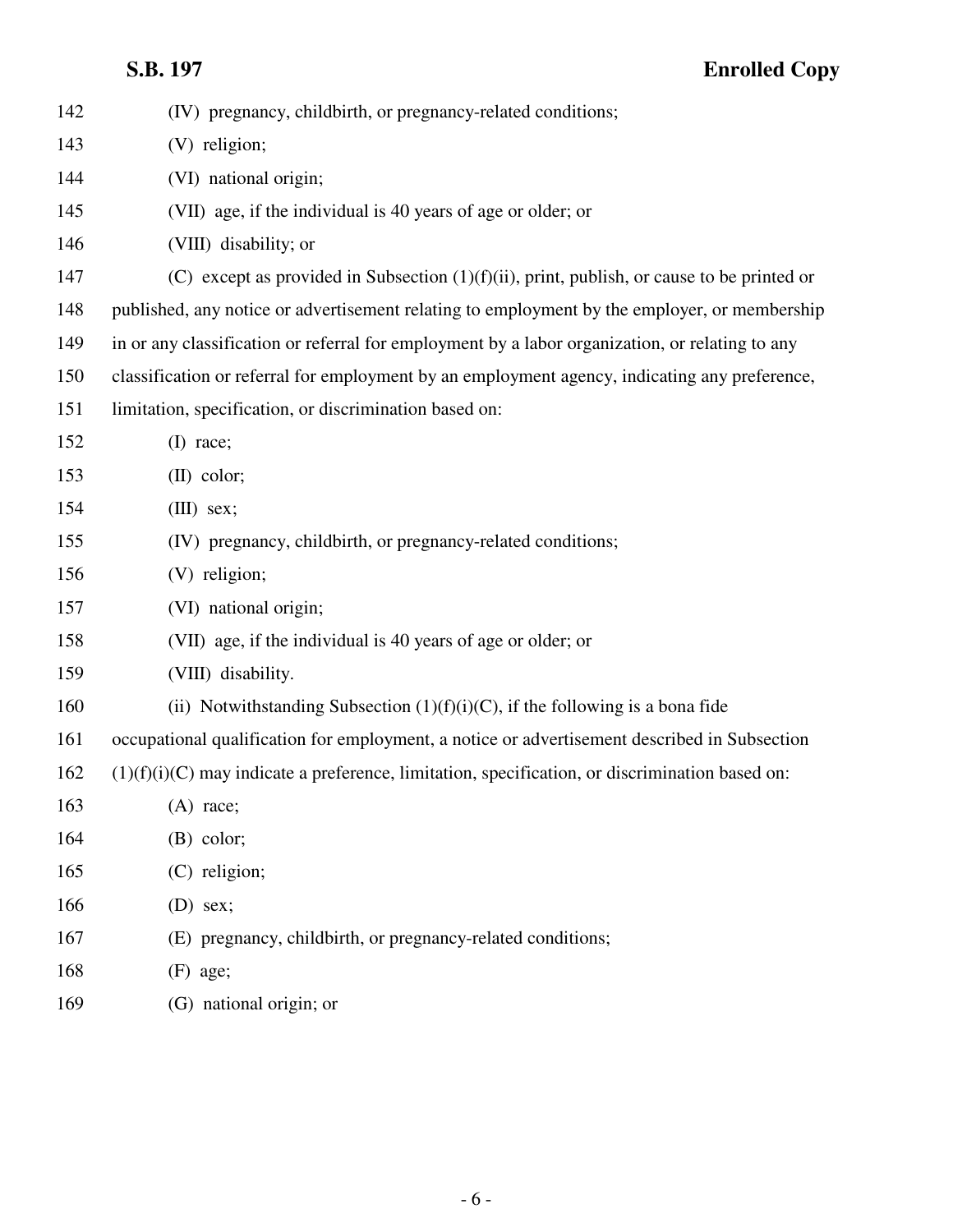170 (H) disability.

171 (2) Nothing contained in Subsections  $(1)(a)$  through  $(1)(f)$  shall be construed to 172 prevent:

173 (a) the termination of employment of an individual who, with or without reasonable 174 accommodation, is physically, mentally, or emotionally unable to perform the duties required 175 by that individual's employment;

176 (b) the variance of insurance premiums or coverage on account of age; or

177 (c) a restriction on the activities of individuals licensed by the liquor authority with 178 respect to persons under 21 years of age.

179 (3) (a) It is not a discriminatory or prohibited employment practice:

180 (i) for an employer to hire and employ employees, for an employment agency to 181 classify or refer for employment any individual, for a labor organization to classify its 182 membership or to classify or refer for employment any individual or for an employer, labor 183 organization, or joint labor-management committee controlling apprenticeship or other training 184 or retraining programs to admit or employ any individual in any such program, on the basis of 185 religion, sex, pregnancy, childbirth, or pregnancy-related conditions, age, national origin, or 186 disability in those certain instances where religion, sex, pregnancy, childbirth, or 187 pregnancy-related conditions, age, if the individual is 40 years of age or older, national origin, 188 or disability is a bona fide occupational qualification reasonably necessary to the normal 189 operation of that particular business or enterprise; 190 (ii) for a school, college, university, or other educational institution to hire and employ

191 employees of a particular religion if:

192 (A) the school, college, university, or other educational institution is, in whole or in 193 substantial part, owned, supported, controlled, or managed by a particular religious corporation, 194 association, or society; or

195 (B) the curriculum of the school, college, university, or other educational institution is 196 directed toward the propagation of a particular religion;

197 (iii) for an employer to give preference in employment to: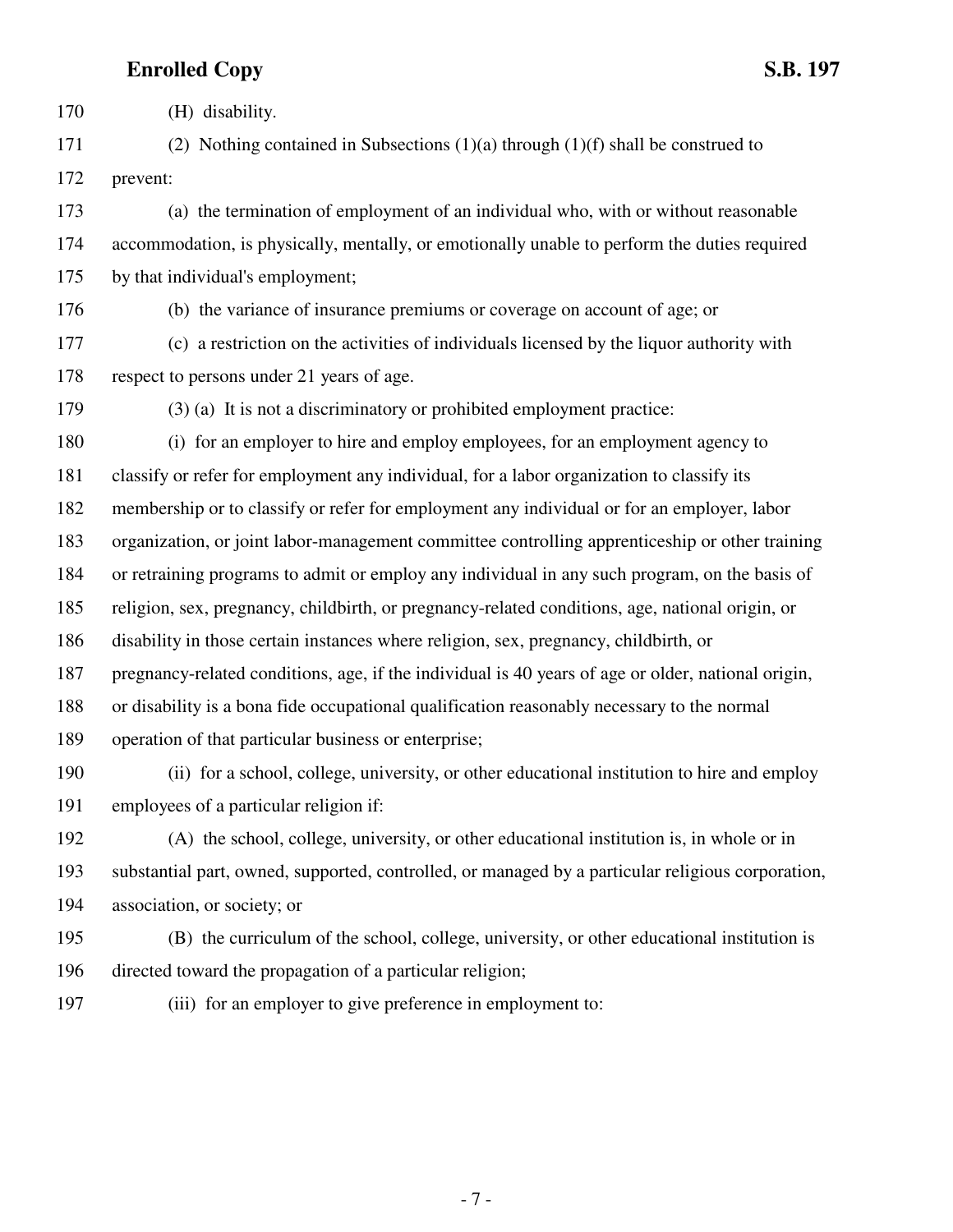**S.B. 197 Enrolled Copy**

198 (A) the employer's: 199 (I) spouse; 200 (II) child; or 201 (III) son-in-law or daughter-in-law; 202 (B) any person for whom the employer is or would be liable to furnish financial 203 support if those persons were unemployed; 204 (C) any person to whom the employer during the preceding six months has furnished 205 more than one-half of total financial support regardless of whether or not the employer was or 206 is legally obligated to furnish support; or 207 (D) any person whose education or training was substantially financed by the employer 208 for a period of two years or more. 209 (b) Nothing in this chapter applies to any business or enterprise on or near an Indian 210 reservation with respect to any publicly announced employment practice of the business or 211 enterprise under which preferential treatment is given to any individual because that individual 212 is a native American Indian living on or near an Indian reservation. 213 (c) Nothing in this chapter shall be interpreted to require any employer, employment 214 agency, labor organization, vocational school, joint labor-management committee, or 215 apprenticeship program subject to this chapter to grant preferential treatment to any individual 216 or to any group because of the race, color, religion, sex, age, national origin, or disability of the 217 individual or group on account of an imbalance which may exist with respect to the total 218 number or percentage of persons of any race, color, religion, sex, age, national origin, or 219 disability employed by any employer, referred or classified for employment by an employment 220 agency or labor organization, admitted to membership or classified by any labor organization, 221 or admitted to or employed in, any apprenticeship or other training program, in comparison

222 with the total number or percentage of persons of that race, color, religion, sex, age, national 223 origin, or disability in any community or county or in the available work force in any

224 community or county.

225 (4) It is not a discriminatory or prohibited practice with respect to age to observe the

- 8 -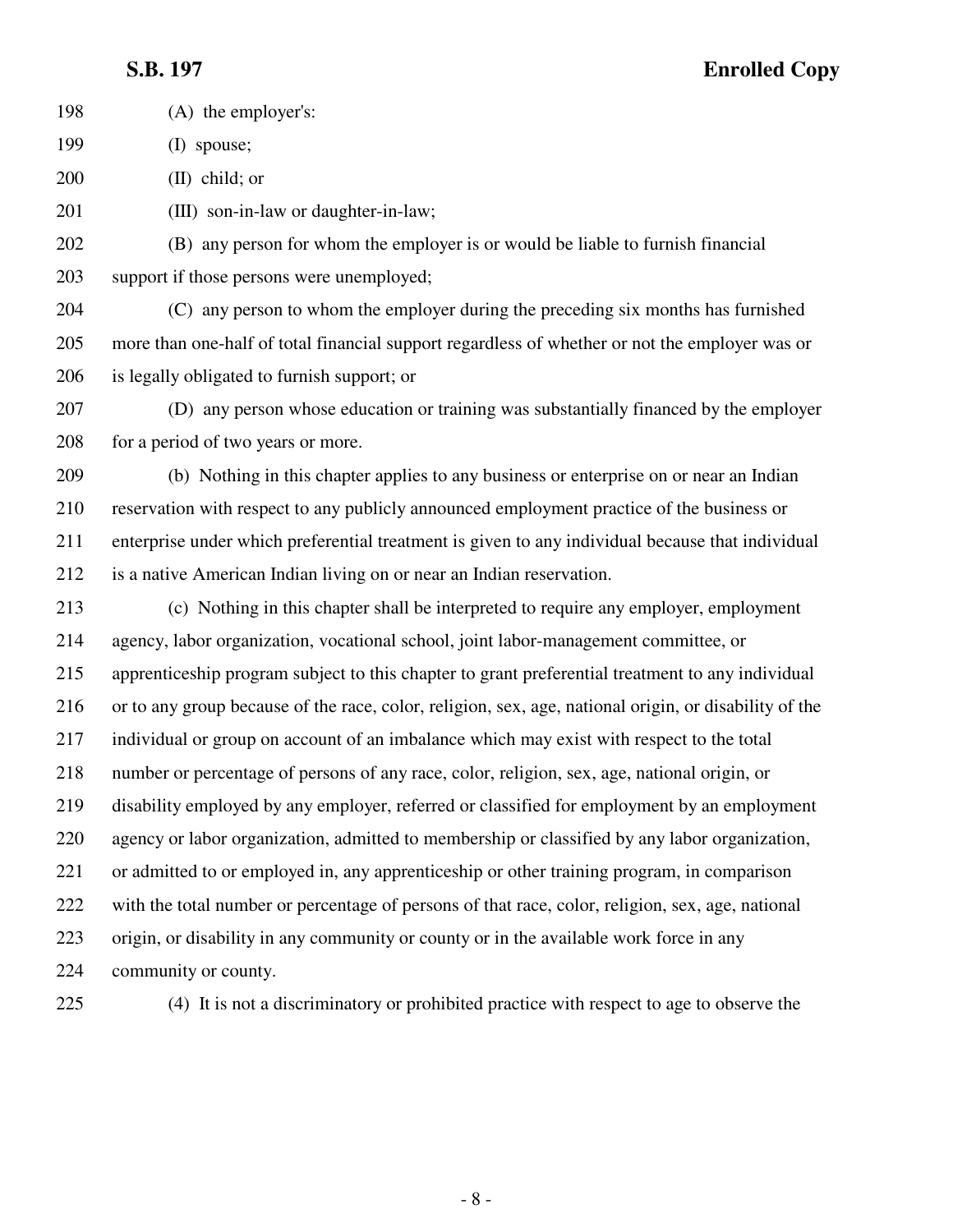| 226 | terms of a bona fide seniority system or any bona fide employment benefit plan such as a           |
|-----|----------------------------------------------------------------------------------------------------|
| 227 | retirement, pension, or insurance plan that is not a subterfuge to evade the purposes of this      |
| 228 | chapter, except that no such employee benefit plan shall excuse the failure to hire an individual. |
| 229 | (5) Notwithstanding Subsection (4), or any other statutory provision to the contrary, a            |
| 230 | person may not be subject to involuntary termination or retirement from employment on the          |
| 231 | basis of age alone, if the individual is 40 years of age or older, except:                         |
| 232 | (a) under Subsection $(6)$ ; and                                                                   |
| 233 | $[(b)$ under Section 67-5-8; and                                                                   |
| 234 | $[\text{e}(\text{e})]$ (b) when age is a bona fide occupational qualification.                     |
| 235 | (6) Nothing in this section prohibits compulsory retirement of an employee who has                 |
| 236 | attained at least 65 years of age, and who, for the two-year period immediately before             |
| 237 | retirement, is employed in a bona fide executive or a high policymaking position, if:              |
| 238 | (a) that employee is entitled to an immediate nonforfeitable annual retirement benefit             |
| 239 | from the employee's employer's pension, profit-sharing, savings, or deferred compensation          |
| 240 | plan, or any combination of those plans; and                                                       |
| 241 | (b) the benefit described in Subsection $(6)(a)$ equals, in the aggregate, at least \$44,000.      |
| 242 | Section 2. Section 67-5-8 is amended to read:                                                      |
| 243 | 67-5-8. Eligibility for career service status.                                                     |
| 244 | (1) (a) The attorney general has sole authority to determine who may be employed with              |
| 245 | the Office of the Attorney General.                                                                |
| 246 | (b) An employee of the state or any of its departments or agencies has no claim or right           |
| 247 | to a position in the attorney general's office by virtue of that employment.                       |
| 248 | (2) (a) An employee of the Office of the Attorney General shall be placed in a career              |
| 249 | service status if:                                                                                 |
| 250 | (i) for an employee who is an attorney, the attorney is a member in good standing of               |
| 251 | the Utah State Bar Association; and                                                                |
| 252 | (ii) except as provided in Subsection (3), the employee has been employed by the                   |
| 253 | Office of the Attorney General as a probationary employee for a period of:                         |